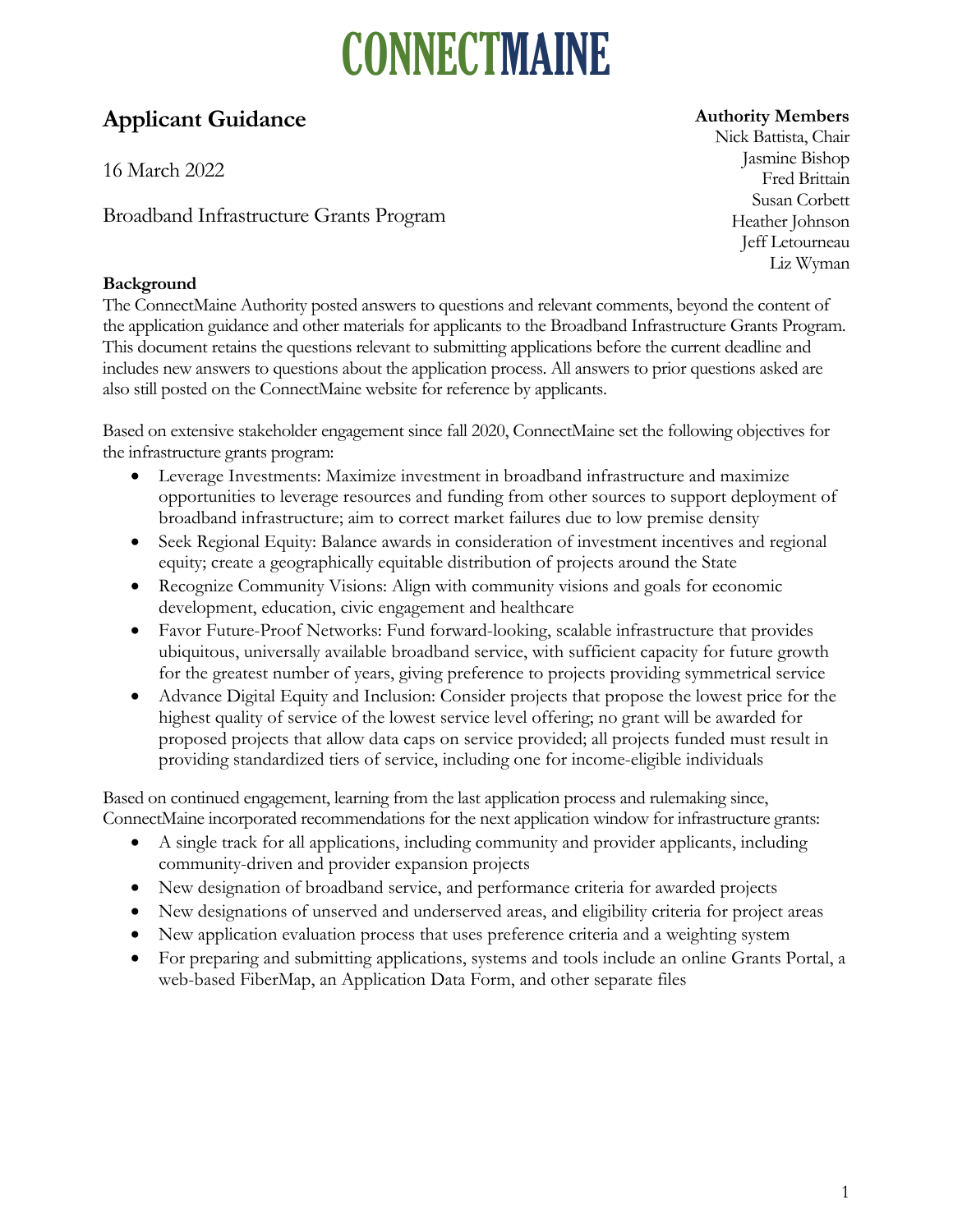## **CONNECTMAINE**

#### **Questions**

Q: What if the existing ISPs didn't confirm whether or not installation of broadband infrastructure and service of at least 100mpbs download and 100mbps upload, equivalent to the proposed project, would occur within the same period as the proposed project, within 14 days of provider outreach? A: Any response from providers doesn't affect an applicant's ability to submit a completed application at any time during the application window. Providers that aren't planning installation of broadband infrastructure and don't already provide broadband service shouldn't be obligated to take the time to confirm lack of broadband availability. Required provider outreach offers another opportunity to submit broadband data showing that service is or will be provided, but providers may choose whether or not to respond. The initial outreach by the applicant is a pre-application requirement that must be completed to submit the application.

Q: Can an applicant change the boundary of an eligible project area selected, to exclude or include certain potential subscriber locations, or use their own numbers or data instead? What if the data on potential subscriber locations in FiberMap are incorrect?

A: While the Eligible Project Areas data layer must be used, and the boundaries can't be edited, the applicant has the opportunity to exclude certain potential subscriber locations or include additional potential subscriber locations, as described in Section III.B.3. Rather than changing the boundary or polygon, there are some cases where potential subscriber locations can be excluded or included for proposed projects, by selection of those points, and other ways that the applicant can augment data submitted, as described in the rest of Section III.B and in Section IV.A of the Application Guide. While no other data used will be accepted and Data Forms using numbers from other data won't be accepted, in the Narrative the applicant may describe the project area and other data used in the network design, especially if any points classified as unserved were excluded from the project. While no datasets are perfectly accurate, the Eligible Project Areas data layer allows applications to be compared consistently. State funds are awarded to help achieve universal broadband service, and to help achieve one of the program objectives of recognizing community visions, applicants are encouraged to proposed projects that serve whole communities.

Q: Which entity should be listed as being financially responsible for ongoing operations in the Data Form? Whose subscriber base is considered in demonstrating financial capacity and sustainability of the project? A: Section II Eligibility Criteria apply to the applicant and any other entities involved in the project, such as the ISP involved in the project, whether the ISP is the applicant or not. To help maximize investment in broadband infrastructure, the eligibility criteria include financial capacity and sustainability. The Application Data Form captures information about the size of the proposed project relative to the existing subscribed locations of the ISP involved in the proposed project, signaling whether or not the applicant must enter additional information to demonstrate financial sustainability of the project. The ISP involved in the project or other entity that will provide service and have incoming revenue from subscriptions, should be entered into that field of the Data Form.

#### Q: How will ConnectMaine determine Grant Necessity?

A: To achieve one of the program objectives, "maximize investment in broadband infrastructure," this requirement from ConnectMaine statute and rule is demonstrated by the applicant with information submitted, including but not limited to Sections II, III.C, III.D.1. and IV.A.

#### Q: Are the details in the Data Form really required?

A: Yes, if this information isn't entered into the Data Form, then additional information will be requested before the application can be evaluated for any award. All infrastructure grants awarded by ConnectMaine in the last five years to all entities involved in the project must be listed. All proposed services should be listed, but especially at least one that is at least 100mpbs upload and nonpromotional for at least residential subscribers, and the symmetrical gig service level if offered. All items should be listed for expenses, the type of unit, cost per unit and number of units in the capital budget cost. Source details about financial commitments must be entered. Refer to the instructions in the Data Form as needed.